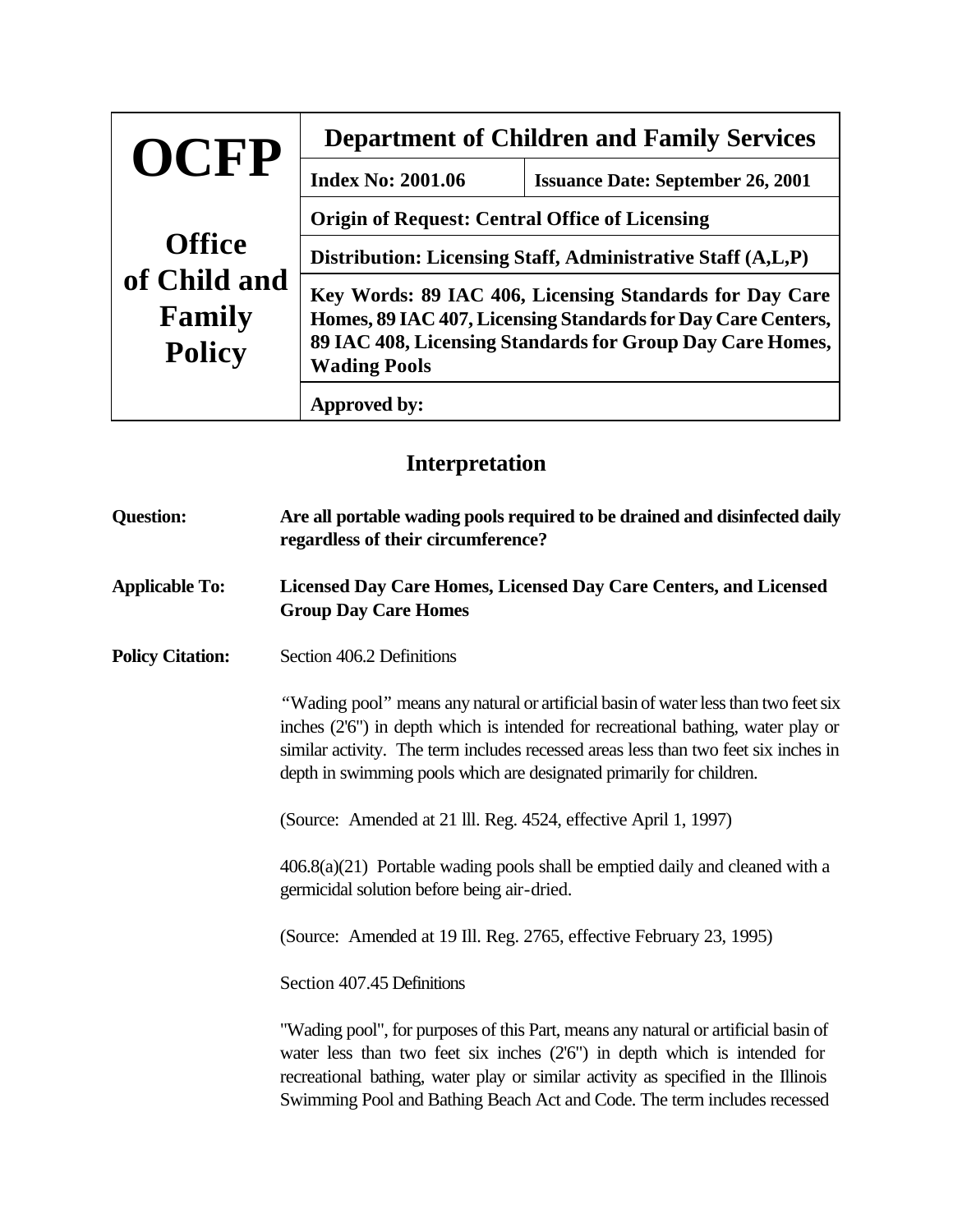| OCFP | <b>Department of Children and Family Services</b>                                                                                                                                                           |                                          |  |
|------|-------------------------------------------------------------------------------------------------------------------------------------------------------------------------------------------------------------|------------------------------------------|--|
|      | <b>Index No: 2001.06</b>                                                                                                                                                                                    | <b>Issuance Date: September 24, 2001</b> |  |
|      | Key Words: 89 IAC 406, Licensing Standards for Day Care<br>Homes, 89 IAC 407, Licensing Standards for Day Care<br>Centers, 89 IAC 408, Licensing Standards for Group Day<br><b>Care Homes, Wading Pools</b> |                                          |  |

areas less than two feet six inches in depth in swimming pools and includes wading pools at private clubs, health clubs and private residences when used for children enrolled in a child care facility.

(Source: Added at 22 Ill. Reg. 1728, effective January 1, 1998)

Section 407.290 Swimming and Wading

- a) Swimming and wading pools shall be appropriately maintained and supervised.
- b) All swimming pools and wading pools, whether at the day care center or elsewhere, shall comply with the Illinois Department of Public Health rules 77 Ill. Adm. Code 820, Illinois Swimming Pool and Bathing Beach Code.

(Source: Added at 22 Ill. Reg. 1728, effective January 1, 1998)

Section 408.5 Definitions

"Wading pool" means any natural or artificial basin of water less than two feet six inches (2'6") in depth which is intended for recreational bathing, water play or similar activity. The term includes recessed areas less than two feet six inches in depth in swimming pools which are designated primarily for children.

(Source: Amended at 21 Ill. Reg. 4563, effective April 1, 1997)

Section 408.30(k)(5) Portable wading pools shall be emptied daily and cleaned with a germicidal solution before being air-dried.

(Source: Amended at 19 Ill. Reg. 2784, effective February 23, 1995)

408.95(b)All children must be directly supervised (caregiver physically present with the child(ren)) at all times when child(ren) are wading or swimming. A